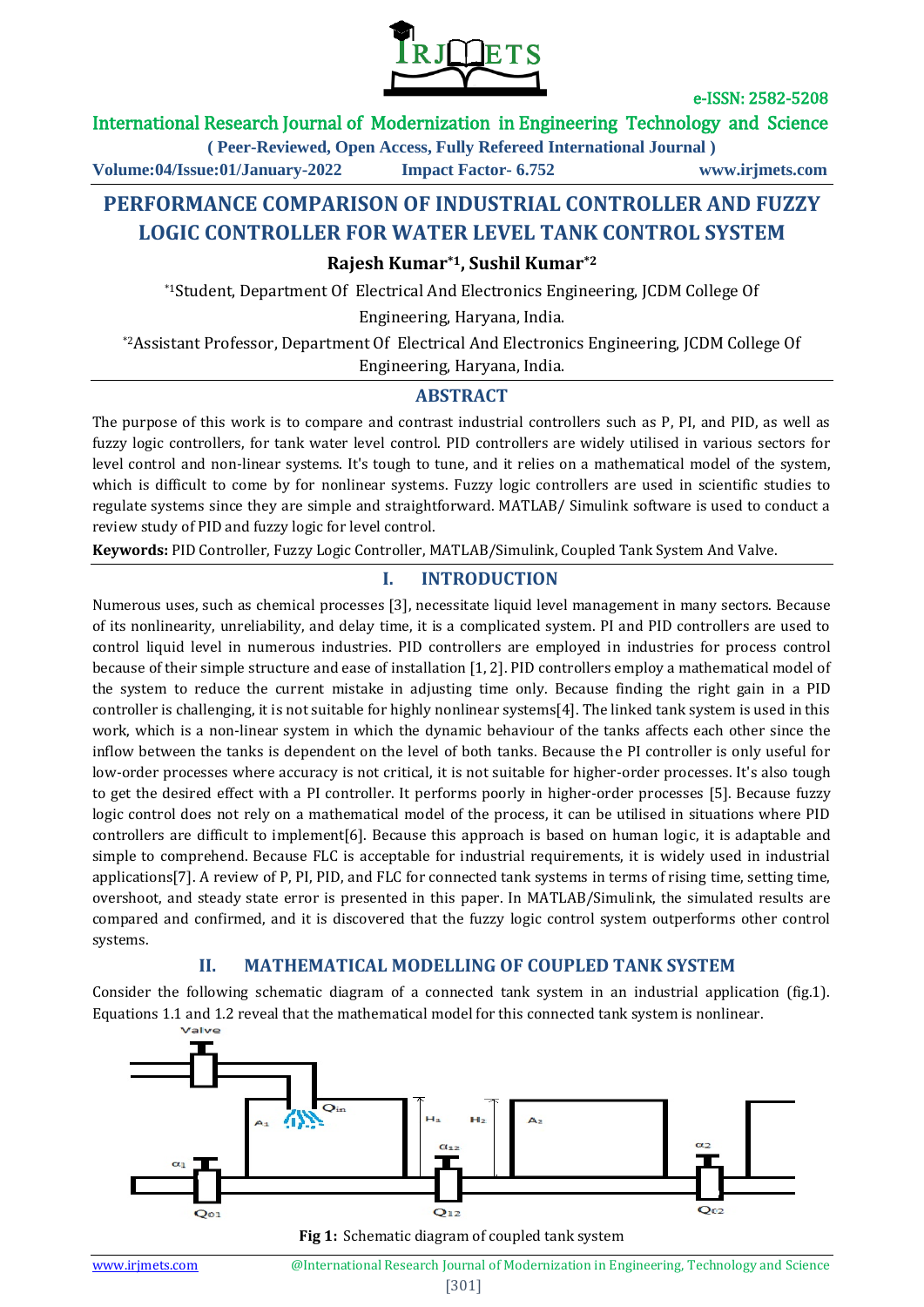

## International Research Journal of Modernization in Engineering Technology and Science

**( Peer-Reviewed, Open Access, Fully Refereed International Journal ) Volume:04/Issue:01/January-2022 Impact Factor- 6.752 www.irjmets.com**

Quantity of liquid flow in the tanks, quantity of liquid flow out of tank1, quantity of liquid flow in between the tanks, and quantity of liquid flow out of tank2 are represented by Qin, Q01, Q12, and Q02. The height of the liquid in the tanks is H1, H2, the cross-sectional area of the tanks is A1, A2, and the cross sectional area of the output pipe tank1, tank2, and in between tank1 and tank2.

Equation for tank 1-

$$
A_1 \frac{dH_1 + h_1}{dt} = Q_{11} + q_1 - \alpha_1 \sqrt{H_1 + h_1} - \alpha_{12} \sqrt{H_1 - H_2 + h_1 - h_2}
$$

Equation for tank2:

$$
A_2 \frac{dH_2 + h_2}{dt} = \alpha_{12} \sqrt{H_1 - H_2 + h_1 - h_2} - \alpha_2 \sqrt{H_2 + h_2}
$$

Using these two equations a Simulated model for the coupled tank has been designed. A linearization method is applied to get linear equation and Laplace transfer function for the coupled tank system. Laplace transfer function will be as shown below:

$$
\frac{h_2(s)}{q_1(s)} = \frac{K_{21}K_1}{T_1T_2s^2 + (T_1 + T_2)s + 1 - K_{21}K_{12}}
$$

Where T<sub>1</sub> = 2.6085, T<sub>2</sub> = 2.5839 are the time constants and K<sub>1</sub> = 0.081516, K<sub>12</sub> = 0.8934 and K<sub>21</sub> = 0.8850 are the gains for the coupled tank system. Transfer function of the coupled tank model is as below.

$$
\frac{0.07212}{6.7401s^2 + 5.1924s + 0.2093}
$$

The analysis of this mathematical model is done using MATLAB/Simulink toolbox for P, PI, and PID controllers.

## **III. CONTROLLER DESIGN FOR COUPLED TANK SYSTEM**

#### **PID controller design for the system**

A simulated model for PID control system is as shown fig.3 the difference of set point and measured variable goes to the controller. The PID controller helps to get our output (velocity, temperature, position) where we want it, in a short time, with minimal overshoot, and with little error. Proportional Integral Derivative (PID) controllers are widely used in industrial practice. PID controller combines the control action of Proportional, Integral and derivative controller where Proportional controller reduces the rise time, integral controller eliminates steady state error and derivative controller reduces overshoots of the system. PID controller involves three tuning parameters Kp, Ki and Kd. In this paper parameters are tuned within MATLAB/Simulink block signal constraint. This tool helps in optimization of parameters very fast. In this tool we used 0 to infinity tolerance for finding optimal solution or feasible solution. Parameters values found for P, PI and PID controller which is shown below.

Proportional controller- Kp=328.34 not found any feasible solution

Proportional plus Integral controller- $Kp = 67.4043$ ,  $Ki=1.1154$  found a feasible solution

Proportional plus Integral plus Derivative controller- Kp=67.3394, Ki=1.1552, Kd=10.7037 found a feasible solution

This optimization method gives fast response.

## **Fuzzy logic controller design for the system**

FLC consist of fuzzification, fuzzy rules and defuzzification. Where fuzzification converts the crisp inputs into fuzzy inputs. We used rate and level as an input and valve as an output for this application. Fuzzification next step is selection of membership function for input and output variables. Triangular membership function is used for both input and output variables. In the next step range of subset for variables is selected within the display range variables. Here we have used low, high and ok subsets for error variable and negative, zero, positive subsets for rate of change variable and OF, OS, CF, CS, NC subsets for valve variable. Ranges of these subsets are selected within the variables membership function range. After the selection of range for each subset these subsets are used for the designing of rules in rule editor tool box. Response of the controller depends upon the rules. Nine rules are designed for this application which is shown in matrix form. Response of the designed rules can be viewed in surface viewer tool box. When a control rule generates from the FIS it must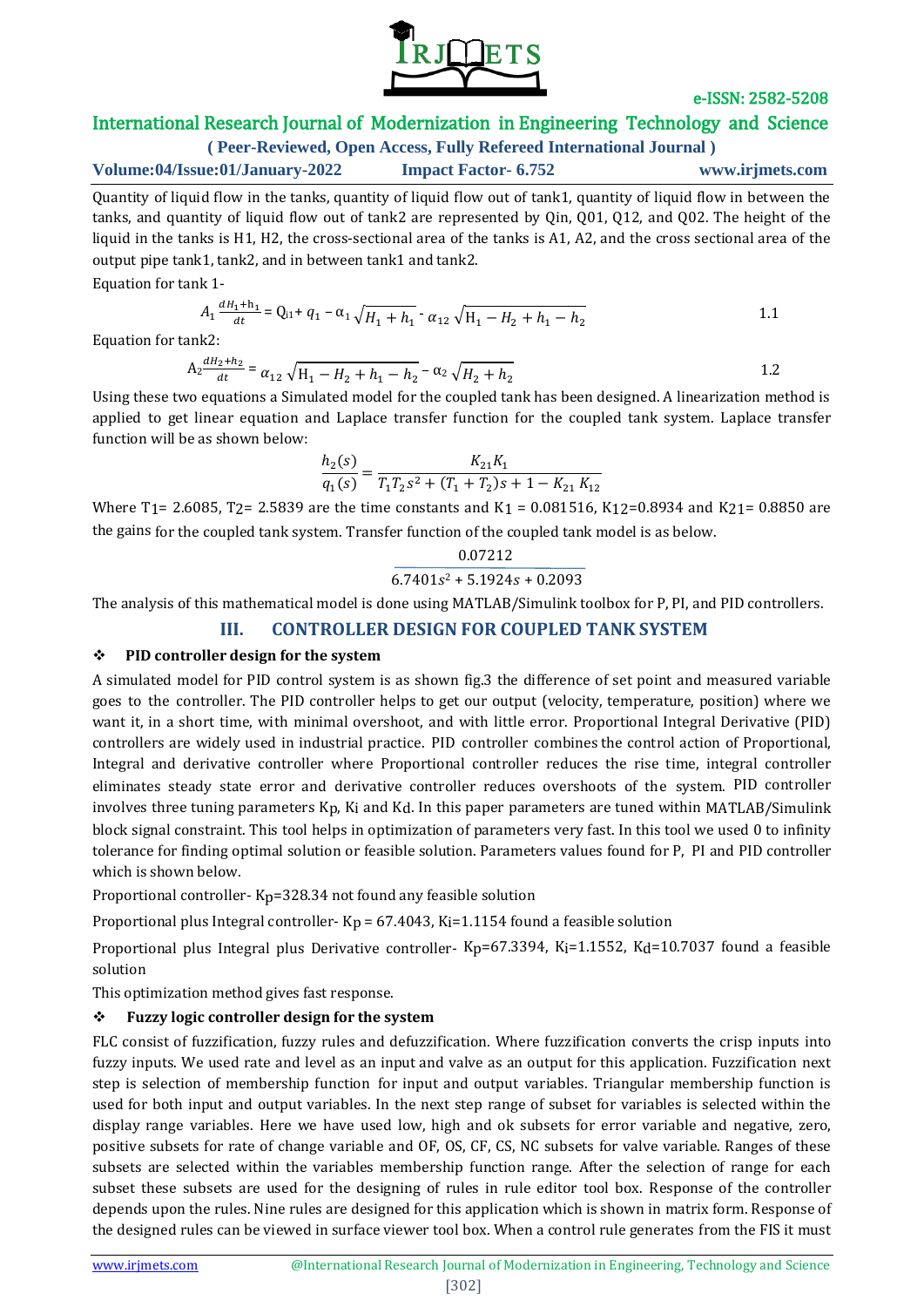

## International Research Journal of Modernization in Engineering Technology and Science

**( Peer-Reviewed, Open Access, Fully Refereed International Journal )**

**Volume:04/Issue:01/January-2022 Impact Factor- 6.752 www.irjmets.com**

be defuzzified from fuzzy value to crisp value center of gravity rule method is used for defuzzification. The rules shown in the rule matrix are expressed as shown below.

If the level is low AND rate is zero THEN open fast valve.

**Table-1:** Rule matrix

| Level    | Low | Okay | High |
|----------|-----|------|------|
| Rate     |     |      |      |
| Negative | 0F  | 0S   | CF   |
| Zero     | 0F  | NC   | CF   |
| Positive | OF  | CS   | CF   |

Where

OF- Open Fast

OS- Open Slowly

CF- Close Fast

CS- Close Slowly

NC- No Change

## **IV. SIMULINK RESULTS AND COMPARISON**

The Simulated model for coupled tank, PID controller and fuzzy logic control system and their simulated response to find rise time, setting time overshoot and steady state error of the controllers are shown below.



#### **Fig 3:** Simulated model for PID control system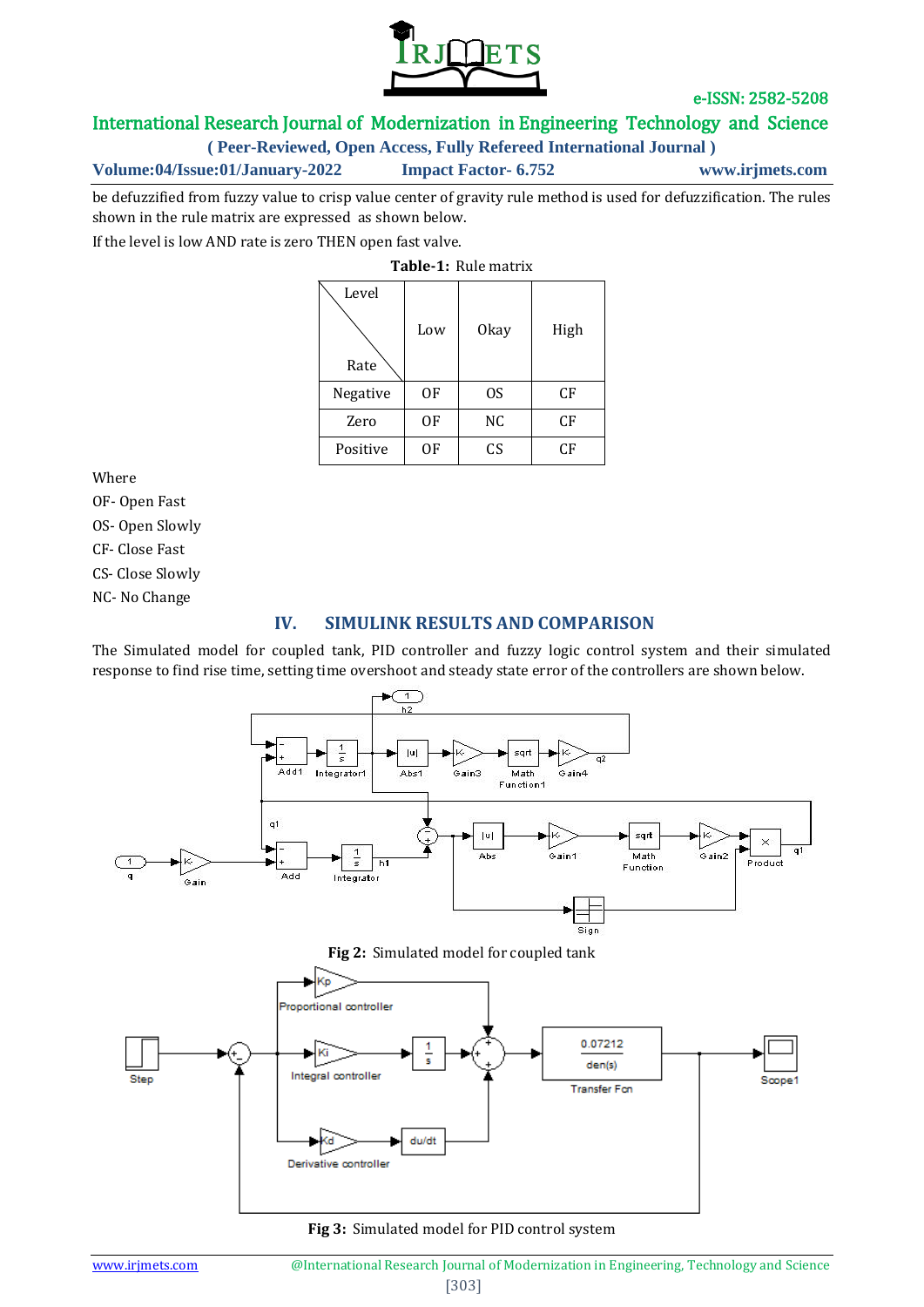

# International Research Journal of Modernization in Engineering Technology and Science

**( Peer-Reviewed, Open Access, Fully Refereed International Journal )**



**Fig 4:** Simulated model for FLC syste



## **Fig 5:** Simulink response of PID controller



**Fig 6:** Simulink response of PI controller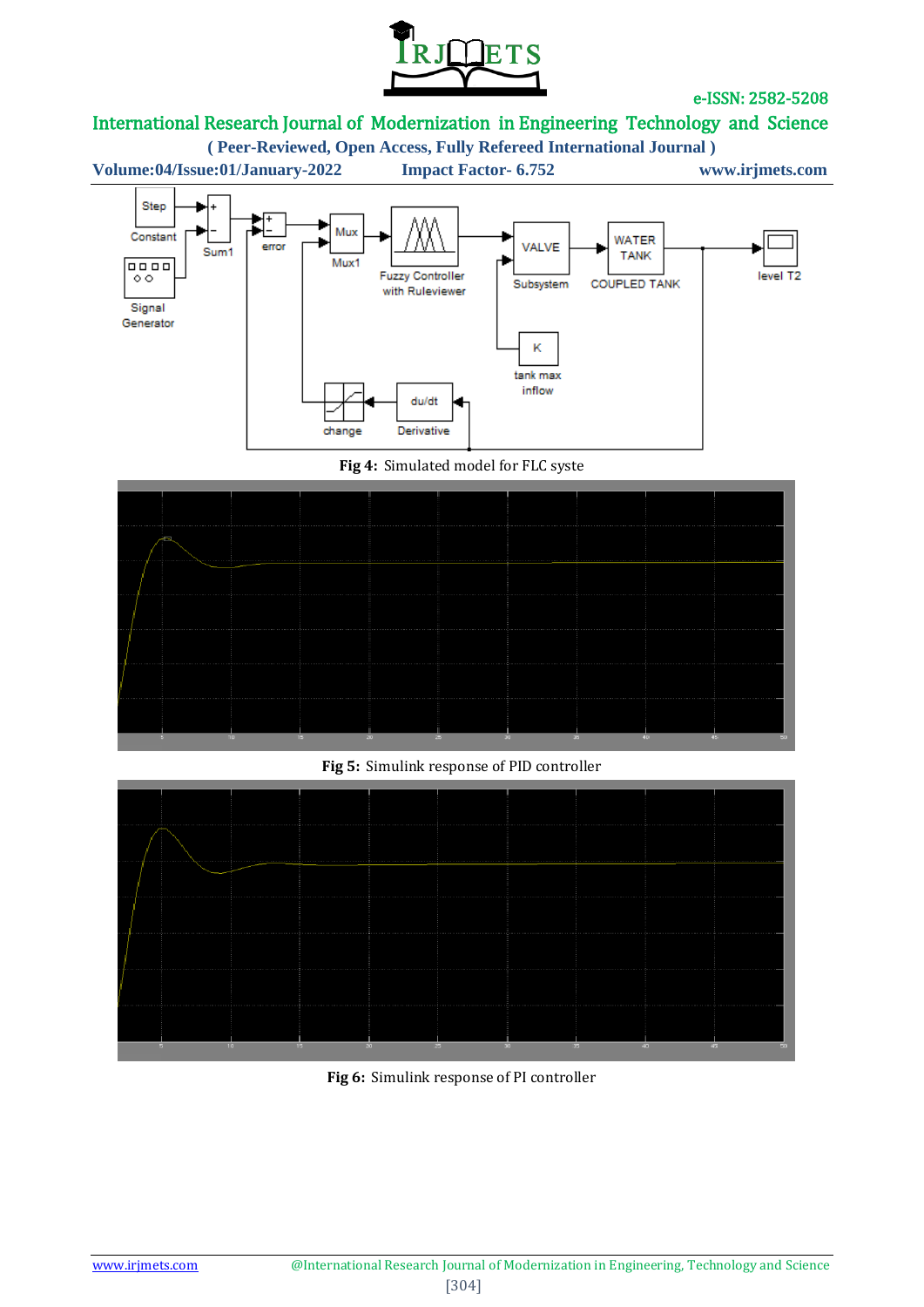

# International Research Journal of Modernization in Engineering Technology and Science

**( Peer-Reviewed, Open Access, Fully Refereed International Journal )**





**Fig 7:** Simulink response of P controller



**Fig 8:** Simulink Response of FLC



**Fig 9:** Comparative Simulink response of P, PI, PID andFLC for parameters **Table-2:** Comparisons of controllers in tabularform

| Controllers | Risetime    | Steadystate<br>error | Peak overshoot | Setting<br>time |
|-------------|-------------|----------------------|----------------|-----------------|
| P           | 1.9sec      | $0.9\%$              | 50%            | 20sec           |
| PI          | $3.41$ se c | 1.6%                 | 18%            | 16sec           |
| <b>PID</b>  | 3.56se c    | 1.6%                 | 13%            | 12sec           |
| <b>FLC</b>  | $3.25$ se c |                      |                | 5sec            |